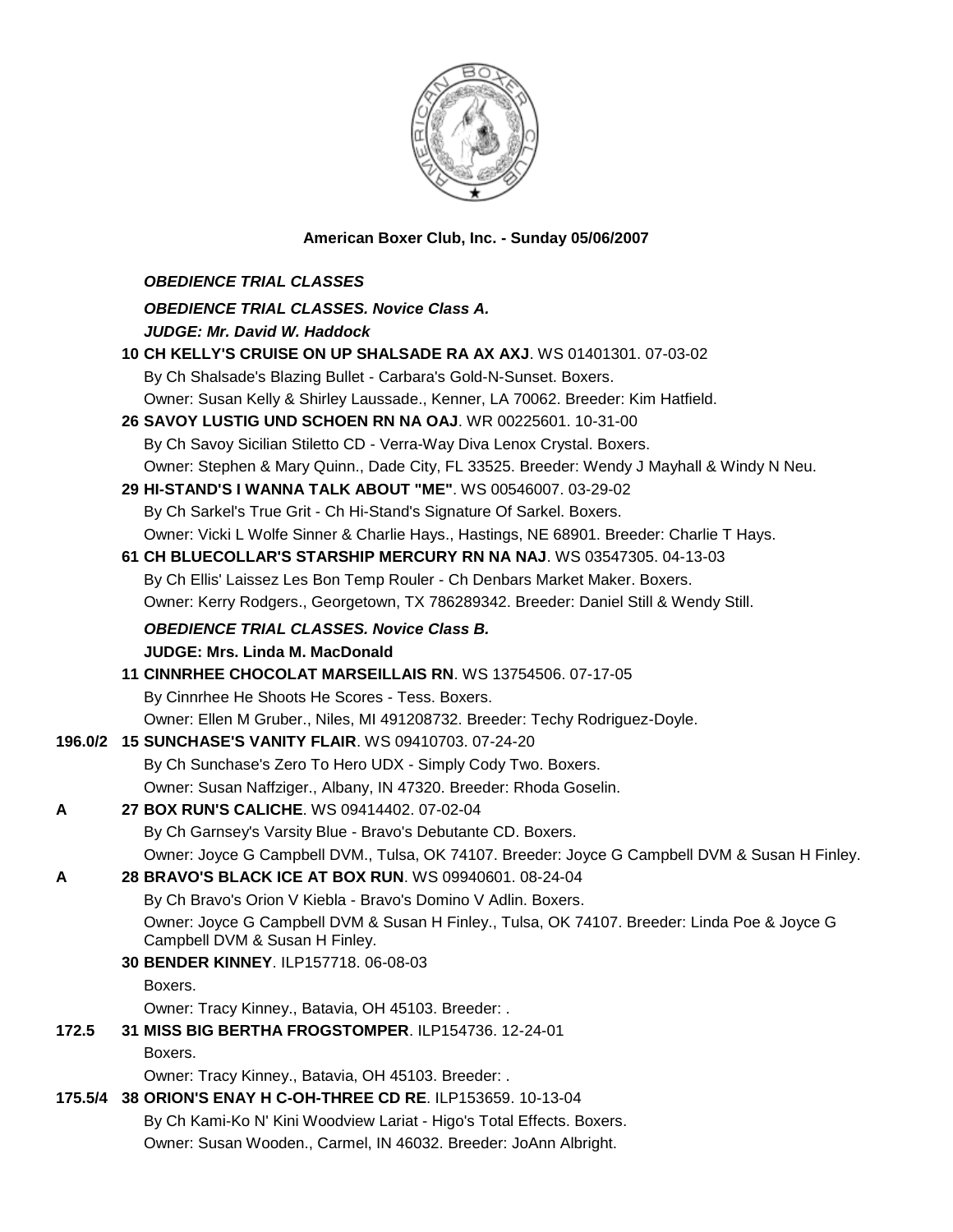|       | 49 CH PEARLISLE OVERNITE IN MEMPHIS RN. WS 05510501, 07-20-03                                                                           |
|-------|-----------------------------------------------------------------------------------------------------------------------------------------|
|       | By Ch Maxl's Golden Boy - Luckyjades Vision X Standing O. Boxers.                                                                       |
|       | Owner: Grace D Hallock & Dr Robert C Hallock., Cheshire, CT 06410. Breeder: Dr Robert C Hallock & Grace<br>Hallock& Pamela Shaw-George. |
| A     | 50 CH PEARLISLE REPLICA OF STANDING O CD. WS 05510503. 07-20-03                                                                         |
|       | By -h Maxl's Golden Boy - Luckyjades Vision X Standing O. Boxers.                                                                       |
|       | Owner: Dr Robert C Hallock & Grace D Hallock., Cheshire, CT 06410. Breeder: Dr Robert C Hallock & Grace                                 |
|       | Hallock & P Shaw-George.                                                                                                                |
|       | 196.5/1 51 SUNCHASE'S LITTLE BLACK DRESS NAJ RN. WS 06967006. 11-20-03                                                                  |
|       | By Ch Sunchase's Zero To Hero UDX MX MXJ RN - Simply Cher. Boxers.                                                                      |
|       | Owner: Tracy Hendrickson & Rhoda Goselin., Broken Arrow, OK 74012. Breeder: Rhoda Goselin Brouilette.                                   |
|       | 184.0/3 60 LAR-SAN'S DIAMONDS N PEARLS RN. WP 96378201. 01-18-00                                                                        |
|       | By Ch Hi Tech's Aristocrat - Ch Noble Hearts Jewel Of Lar-San CDX RN. Boxers.                                                           |
|       | Owner: Larry W & Susan G Stogner., Knoxville, TN 379209535. Breeder: Larry W & Susan G Stogner.                                         |
|       | 62 HABERL'S HEARTACRE'S U GOT IT RN. WS 10993904. 11-04-04                                                                              |
|       | By Ch Josha's Linebacker CD - Ch Banta-Riegel's Sizzlin Sensation CD. Boxers.                                                           |
|       | Owner: Dr James Kilman & Priscilla Kilman & Jo Ann Haberl., Grove City, OH 431239198. Breeder: Jo Ann                                   |
|       | Haberl & BJ Barnhart.                                                                                                                   |
| 171.0 | 63 HABERL'S HEART ACRE BLUESMAN CD RN. WS 10993903. 11-04-04                                                                            |
|       | By Ch Josha's Linebacker CD - Ch Banta-Riegel's Sizzlin Sensation CD RN. Boxers.                                                        |
|       | Owner: Maryjane Alencewicz & Don Garrett., Montverde, FL 34756. Breeder: JoAnn Haberl & B J Barnhart.                                   |
|       | (B J Barnhart, Agent).                                                                                                                  |
|       | <b>OBEDIENCE TRIAL CLASSES. Open Class A.</b>                                                                                           |
|       | <b>JUDGE: Mrs. Linda M. MacDonald</b>                                                                                                   |
|       | 8 CH BUTLER'S I LIKE IT I LOVE IT CD OAP OJP NA NAJ. WR 03615703. 07-15-01                                                              |
|       | By Ch Berlane's Causin An Uproar - Omega's Love Me Love Me Not. Boxers.                                                                 |
|       | Owner: Jewell T Dunning & Steve R Dunning., Anchorage, AK 99507. Breeder: Robert Butler.                                                |
|       | 9 HILLSTREAMS HUCKLEBERRY FRIEND CDX RN NA. WS 05396903. 08-26-03                                                                       |
|       |                                                                                                                                         |
|       | By Ch Sunchase's Zerotottero UDX MX MXJ - Hillstream's Dale Evans. Boxers.                                                              |
|       | Owner: Megan L Pilarcik & Dave Pilarcik., Yucaipa, CA 92399. Breeder: Sarah Wilkerson.                                                  |
|       | 12 GOLD MEDAL'S JAX OF ALL TRADES CD NA NAJ. WR 06485006. 04-30-02                                                                      |
|       | By Ch Gold Medal's Limited Edition NA NAJ - Gold Medal's Crowning Glory. Boxers.                                                        |
|       | Owner: Mrs Ellen M Gruber., Niles, MI 49120. Breeder: Valerie Rosenblum.                                                                |
|       | 20 CH TEALCREST'S PENNYS FROM HEAVEN CD RA AX AXJ. WR 05194901. 10-12-01                                                                |
|       | By Ch Bee-Vee's What You Say - Teryl's Just Call Me Angel. Boxers.                                                                      |
|       | Owner: Jill Hootman., Clarksville, TN 37040. Breeder: Jill Hootman.                                                                     |
|       | 45 CH HABERL'S FOREVER YOUNG CD RA. WS 04660204, 07-06-03                                                                               |
|       | By Ch Garnsey's Varsity Blues - Ch Banta-Riegel's Sizzlin Sensation CD RN. Boxers.                                                      |
|       | Owner: MaryJane Alencewicz & Don Garrett., Montverde, FL 34756. Breeder: JoAnn Haberl & BJ Barnhart.                                    |
|       | 54 LIL PIECE OF OUR HEART. WS 00631206. 04-28-02                                                                                        |
|       | By Gould's Galant Gunner - Ever Exuberant Emma. Boxers.                                                                                 |
|       | Owner: Pat Breauchesne., New Hampton, NH 032564436. Breeder: Jane Newton.                                                               |
| A     | 57 BRAVO'S CHORUS LINE CD OA OAJ. WR 06204205. 03-01-02                                                                                 |
|       | By Ch Bee-Mike's One Night Stand - Ch Ramarco's Liza Of Paradocs. Boxers.                                                               |
|       | Owner: Phil & Carol Garaghty., Crystal, MN 554283241. Breeder: Susan Finley.                                                            |
|       | 59 CH LAR-SAN'S DIAMOND IN THE ROUGH CD RN. WP 96378202. 01-18-00                                                                       |
|       | By Ch Hi-Tech's Aristocrat - Ch Noble Heart's Jewel Of Lar-San CDX RN. Boxers.                                                          |
|       | Owner: Larry W Stogner & Susan G Stogner., Knoxville, TN 379209535. Breeder: Larry W Stogner & Susan                                    |
|       | G Stogner.                                                                                                                              |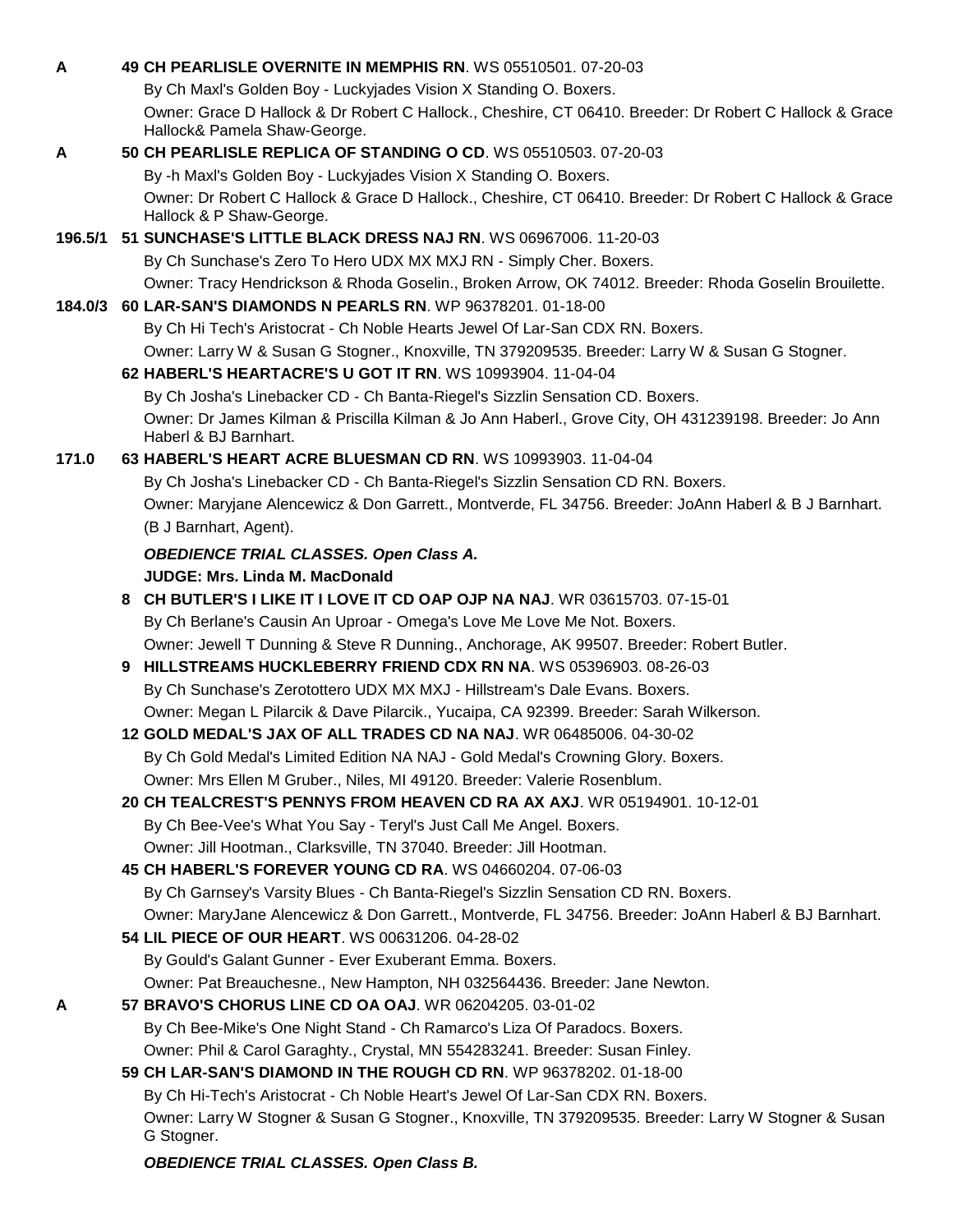**JUDGE: Mr. David W. Haddock 180.5 6 HARPO'S CERTAINCHARM D'JACQUET UD RN**. WR 00094102. 07-10-00 By Ch Jacquet's Bravo Of Goldfield - Jacquet's Heilocentric CDX. Boxers. Owner: Mary Nee & Karla Spitzer., Fairview Heights, IL 622083521. Breeder: Karla Spitzer & Scott Friedman. **194.0/2 16 CH SUNCHASE'S TEXAS MARGARITA UDX**. WP 99510504. 08-01-00 By Ch Hi-Tech Johnny J Of Boxerton - Ch Sunchase's Suicide Blonde UDX OA OAJ. Boxers. Owner: Peggy McConnell., Dallas, TX 752201815. Breeder: Tracy L Hendrickson. **17 SCHMIDT'S SLICK LADY'S BLACK ONYX RA AX AXJ CD**. WR 02536601. 04-20-01 By Ch Syrr Run's Online Heart Acres - Schmidt's Lady Rosalyn. Boxers. Owner: Leta McCulla., St Paris, OH 43072. Breeder: Juli Schmidt. **18 JAKOB II CDX RA NA OAP NAJ**. WP 88392901. 11-16-98 By Dupart Zethos V Adeltrots Two - Duchess Black Velvet. Boxers. Owner: Renee & Terry Basye Jr., Beloit, WI 535113838. Breeder: Johanna Ford. **19 JOSEPHINE VON BACHBETT VCD2 CDX TD RN AX AXJ**. WS 00175503. 01-21-02 By Ivo Vom Hafen - Xenia Von Sparta VCD1 CDX TD NA NAJ. Boxers. Owner: Renee & Terry Basye., Beloit, WI 53511. Breeder: Cathy Hubert Markos. **22 SWEET GEORGIE'S BELLE OF THE BALL CDX OA NAJ**. WS 13466602. 06-05-05 By Ch Logan Elm Runs At Heart Acre - Sweet Georgie Girl UDX MX MXJ. Boxers. Owner: James P & Ruth M Hutchins., Cincinnati, OH 452241406. Breeder: Ruth M Hutchins & James Hutchins. **183.0 23 SWEET BEAU REGARDS 2 YOU UD MX MXJ**. WR 03765205. 07-19-01 By Ch Heart Acre's Formal Attire - MACH Sweet'r Th'anne Whine UDX NAP AJP. Boxers. Owner: James P & Ruth M Hutchins., Cincinnati, OH 45224. Breeder: Ruth Hutchins. **189.5/4 24 SWEET GEORGIE GIRL UDX MX MXJ**. WR 03765206. 07-19-01 By Ch Heart Acre's Formal Attire - MACH Sweet'r Th'anne Whine UDX AXP AJP. Boxers. Owner: James P & Ruth M Hutchins., Cincinnati, OH 45224. Breeder: Ruth Hutchins. **197.0/1 33 SUNCHASE'S SMOKIN' IN HAVANA UDX**. WP 87714401. 08-07-98 **/H/HC** By Ch Sunchase's Sundance Kid CD - Ch Sunchase's Fashionably Late UD. Boxers. Owner: Larrie J Moody & Tracy Hendrickson., Pittsburg, KS 66762. Breeder: Tracy L Hendrickson. **34 SUNCHASES SEIZE THE MOMENT UDX2**. WS 02954906. 02-19-03 By Ch Sunchase's Zero To Hero UDX - A Penny For Your Thoughts II. Boxers. Owner: Larrie Moody., Pittsburg, KS 667626412. Breeder: Brian Curry & William Curry & Kara Curry. **JUDG 37 SEMPER FI STEALING HOME CD RA NA NAJ**. WS 01295804. 07-17-02 By Ch Southgate's Judgement Day CD AX AXJ - Semper Fi Bryan's Song. Boxers. Owner: Dena M Hudson & Claudia S Clifton., Marietta, GA 30062. Breeder: Claudia & Mike Clifton. **190.5/3 47 CH SUNCHASE'S BLONDE MOMENT CDX AX AXJ RN**. WP 99510501. 08-01-00 By Ch Hi-Tech's Johnny J Of Boxerton - Ch Sunchase's Suicide Blonde UDX AX AXJ NAP. Boxers. Owner: Tracy Hendrickson., Tulsa, OK 74133. Breeder: Tracy Hendrickson. **52 SUNCHASER'S BLEACHED BLONDE AX OAJ CDX**. ILP100396. 08-07-98 By Ch Sunchase's Sundance Kid CD OA OAJ - Ch Sunchase's Fashionably Late UD OA OAJ. Boxers. Owner: Tracy Hendrickson., Broken Arrow, OK 74012. Breeder: Owner. **53 SUNCHASE'S BOY TOY CDX OA AXJ RN**. WR 05750112. 11-22-01 By Ch Maxl's Golden Boy - Sunchase's Moment In Time UD NA NAJ. Boxers. Owner: Tracy Hendrickson., Broken Arrow, OK 74012. Breeder: Owner. **55 CH SUNCHASE'S ZERO TO HERO UDX MX MXJ RN**. WP 82586701. 11-22-97 By Ch Hollylane's Spin A Dream - Ch Sunchase Fashionably Late UD OAJ OAP AXP. Boxers.

- Owner: Tracy Hendrickson., Broken Arrow, OK 74012. Breeder: Owner.
- **58 DIXIE'S SOUTH'RN MAGNOLIA CDX RN**. WR 05854401. 01-24-02 By Dixie's Breho Rebel Yell - Ch Dixie's Cajun Sunshine CD. Boxers.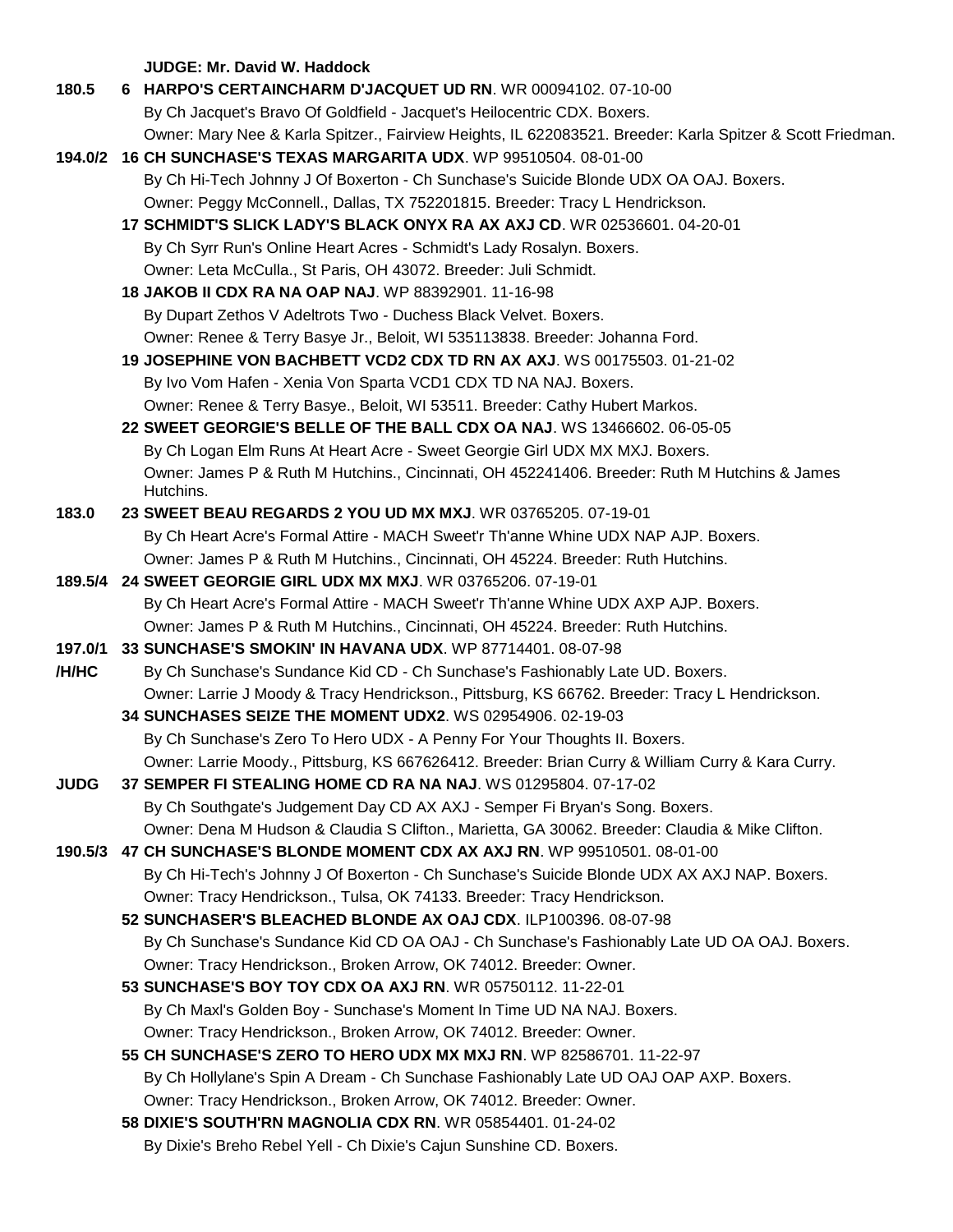Owner: Robin Vaughan., West Fork, AR 72774. Breeder: Robin Vaughan.

|         | <b>OBEDIENCE TRIAL CLASSES. Utility Class A.</b>                                                                                              |
|---------|-----------------------------------------------------------------------------------------------------------------------------------------------|
|         | <b>JUDGE: Mr. David W. Haddock</b>                                                                                                            |
|         | 19 JOSEPHINE VON BACHBETT VCD2 CDX TD RN AX AXJ. WS 00175503. 01-21-02                                                                        |
|         | By Ivo Vom Hafen - Xenia Von Sparta VCD1 CDX TD NA NAJ. Boxers.                                                                               |
|         | Owner: Renee & Terry Basye., Beloit, WI 53511. Breeder: Cathy Hubert Markos.                                                                  |
|         | 22 SWEET GEORGIE'S BELLE OF THE BALL CDX OA NAJ. WS 13466602. 06-05-05                                                                        |
|         | By Ch Logan Elm Runs At Heart Acre - Sweet Georgie Girl UDX MX MXJ. Boxers.                                                                   |
|         | Owner: James P & Ruth M Hutchins., Cincinnati, OH 452241406. Breeder: Ruth M Hutchins & James<br>Hutchins.                                    |
|         | 44 CH BREEZEWOODS LORD OF WYSTMONT CDX RE. WR 00148901. 10-16-00                                                                              |
|         | By Ch Barbary Lane Dare Be Bold - Ch Breezewood's Reflections. Boxers.                                                                        |
|         | Owner: Amy & Todd Bieri., Island Lake, IL 60042. Breeder: Dr Barry Wyerman & Christine Baum.                                                  |
| Α       | 47 CH SUNCHASE'S BLONDE MOMENT CDX AX AXJ RN. WP 99510501. 08-01-00                                                                           |
|         | By Ch Hi-Tech's Johnny J Of Boxerton - Ch Sunchase's Suicide Blonde UDX AX AXJ NAP. Boxers.                                                   |
|         | Owner: Tracy Hendrickson., Tulsa, OK 74133. Breeder: Tracy Hendrickson.                                                                       |
| Α       | 53 SUNCHASE'S BOY TOY CDX OA AXJ RN. WR 05750112. 11-22-01                                                                                    |
|         | By Ch Maxl's Golden Boy - Sunchase's Moment In Time UD NA NAJ. Boxers.                                                                        |
|         | Owner: Tracy Hendrickson., Broken Arrow, OK 74012. Breeder: Owner.                                                                            |
|         | <b>OBEDIENCE TRIAL CLASSES. Utility Class B.</b>                                                                                              |
|         | <b>JUDGE: Mrs. Linda M. MacDonald</b>                                                                                                         |
|         | 6 HARPO'S CERTAINCHARM D'JACQUET UD RN. WR 00094102. 07-10-00                                                                                 |
|         | By Ch Jacquet's Bravo Of Goldfield - Jacquet's Heilocentric CDX. Boxers.                                                                      |
|         | Owner: Mary Nee & Karla Spitzer., Fairview Heights, IL 622083521. Breeder: Karla Spitzer & Scott Friedman.                                    |
|         | 16 CH SUNCHASE'S TEXAS MARGARITA UDX. WP 99510504. 08-01-00                                                                                   |
|         | By Ch Hi-Tech Johnny J Of Boxerton - Ch Sunchase's Suicide Blonde UDX OA OAJ. Boxers.                                                         |
|         | Owner: Peggy McConnell., Dallas, TX 752201815. Breeder: Tracy L Hendrickson.                                                                  |
|         | 23 SWEET BEAU REGARDS 2 YOU UD MX MXJ. WR 03765205. 07-19-01                                                                                  |
|         | By Ch Heart Acre's Formal Attire - MACH Sweet'r Th'anne Whine UDX NAP AJP. Boxers.                                                            |
|         | Owner: James P & Ruth M Hutchins., Cincinnati, OH 45224. Breeder: Ruth Hutchins.                                                              |
|         | 24 SWEET GEORGIE GIRL UDX MX MXJ. WR 03765206. 07-19-01                                                                                       |
|         | By Ch Heart Acre's Formal Attire - MACH Sweet'r Th'anne Whine UDX AXP AJP. Boxers.                                                            |
|         | Owner: James P & Ruth M Hutchins., Cincinnati, OH 45224. Breeder: Ruth Hutchins.<br>33 SUNCHASE'S SMOKIN' IN HAVANA UDX. WP 87714401.08-07-98 |
| 191.0/2 | By Ch Sunchase's Sundance Kid CD - Ch Sunchase's Fashionably Late UD. Boxers.                                                                 |
|         | Owner: Larrie J Moody & Tracy Hendrickson., Pittsburg, KS 66762. Breeder: Tracy L Hendrickson.                                                |
| 193.0/1 | 34 SUNCHASES SEIZE THE MOMENT UDX2. WS 02954906. 02-19-03                                                                                     |
|         | By Ch Sunchase's Zero To Hero UDX - A Penny For Your Thoughts II. Boxers.                                                                     |
|         | Owner: Larrie Moody., Pittsburg, KS 667626412. Breeder: Brian Curry & William Curry & Kara Curry.                                             |
| 189.0/3 | 55 CH SUNCHASE'S ZERO TO HERO UDX MX MXJ RN. WP 82586701. 11-22-97                                                                            |
|         | By Ch Hollylane's Spin A Dream - Ch Sunchase Fashionably Late UD OAJ OAP AXP. Boxers.                                                         |
|         | Owner: Tracy Hendrickson., Broken Arrow, OK 74012. Breeder: Owner.                                                                            |
|         | <b>OBEDIENCE TRIAL CLASSES. Veterans Class (Obedience).</b>                                                                                   |
|         | <b>JUDGE: Mrs. Linda M. MacDonald</b>                                                                                                         |
| 142.0/2 | <b>18 JAKOB II CDX RA NA OAP NAJ. WP 88392901. 11-16-98</b>                                                                                   |
|         | By Dupart Zethos V Adeltrots Two - Duchess Black Velvet. Boxers.                                                                              |
|         | Owner: Renee & Terry Basye Jr., Beloit, WI 535113838. Breeder: Johanna Ford.                                                                  |
| 154.5/1 | 43 STALEY'S SADIE GIRL CD RN MX MXJ. WP 86163402. 06-18-98                                                                                    |
|         |                                                                                                                                               |

By Pritiboy Butch Koenig - Comanche Bethsheba. Boxers.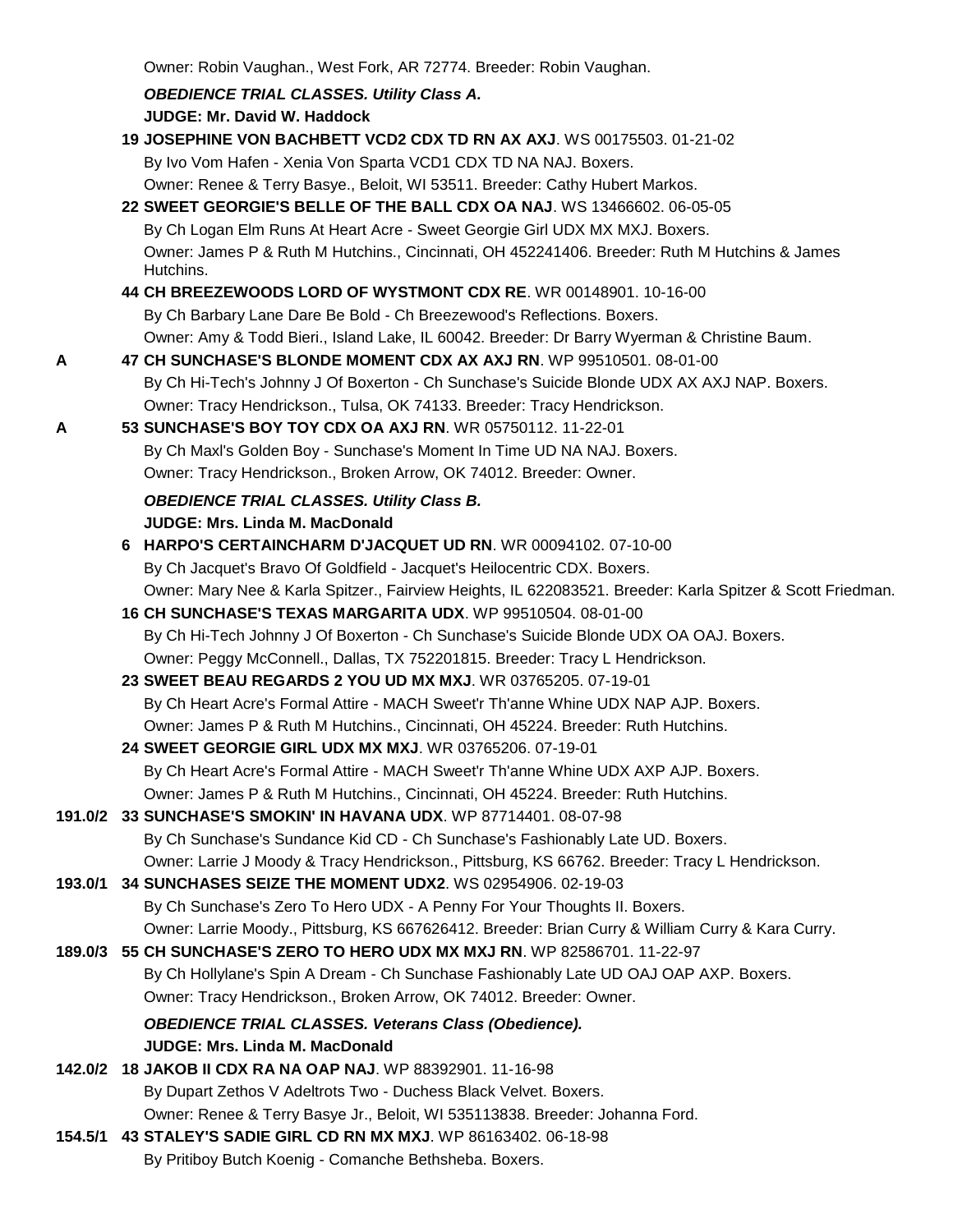Owner: Brenda Staley., Monrovia, IN 46157. Breeder: Rhonda Peter.

*OBEDIENCE TRIAL CLASSES. Team Competition (Obedience).* **JUDGE: Mrs. Linda M. MacDonald** 

**645.0/2 9 HILLSTREAMS HUCKLEBERRY FRIEND CDX RN NA**. WS 05396903. 08-26-03 By Ch Sunchase's Zerotottero UDX MX MXJ - Hillstream's Dale Evans. Boxers. Owner: Megan L Pilarcik & Dave Pilarcik., Yucaipa, CA 92399. Breeder: Sarah Wilkerson. **16 CH SUNCHASE'S TEXAS MARGARITA UDX**. WP 99510504. 08-01-00 By Ch Hi-Tech Johnny J Of Boxerton - Ch Sunchase's Suicide Blonde UDX OA OAJ. Boxers. Owner: Peggy McConnell., Dallas, TX 752201815. Breeder: Tracy L Hendrickson. **17 SCHMIDT'S SLICK LADY'S BLACK ONYX RA AX AXJ CD**. WR 02536601. 04-20-01 By Ch Syrr Run's Online Heart Acres - Schmidt's Lady Rosalyn. Boxers. Owner: Leta McCulla., St Paris, OH 43072. Breeder: Juli Schmidt. **702.0/1 23 SWEET BEAU REGARDS 2 YOU UD MX MXJ**. WR 03765205. 07-19-01 By Ch Heart Acre's Formal Attire - MACH Sweet'r Th'anne Whine UDX NAP AJP. Boxers. Owner: James P & Ruth M Hutchins., Cincinnati, OH 45224. Breeder: Ruth Hutchins. **24 SWEET GEORGIE GIRL UDX MX MXJ**. WR 03765206. 07-19-01 By Ch Heart Acre's Formal Attire - MACH Sweet'r Th'anne Whine UDX AXP AJP. Boxers. Owner: James P & Ruth M Hutchins., Cincinnati, OH 45224. Breeder: Ruth Hutchins. **30 BENDER KINNEY**. ILP157718. 06-08-03 Boxers. Owner: Tracy Kinney., Batavia, OH 45103. Breeder: . **522.0/3 38 ORION'S ENAY H C-OH-THREE CD RE**. ILP153659. 10-13-04 By Ch Kami-Ko N' Kini Woodview Lariat - Higo's Total Effects. Boxers. Owner: Susan Wooden., Carmel, IN 46032. Breeder: JoAnn Albright. **39 WOODVIEW'S ROPINAT AT BENCHMARK RN**. WS 11324603. 11-21-04 By Ch Kami-Ko N' Kini Woodview Lariat - Semper Fi Unexpected Journey. Boxers. Owner: Ellen Ellerman & Molly Bachman., Greencastle, IN 461357975. Breeder: Molly Bachman. **40 BENCHMARK'S GUNSLINGER**. WS 02830002. 12-22-02 By Ch Woodview's Maverick - Pilotspeak Kahlua. Boxers. Owner: JoAnn Allbright., Carmel, IN 46032. Breeder: Ellen Ellerman. **42 BENCHMARK'S JOE LOUIS CD RAE OA MXJ**. WP 98257603. 07-08-00 By Ch Encore's Rock Solid - Benchmark's Kwik Cash. Boxers. Owner: Brenda & Charles Staley., Monrovia, IN 46157. Breeder: Ellen Ellerman & Jerra Ackerman. **43 STALEY'S SADIE GIRL CD RN MX MXJ**. WP 86163402. 06-18-98 By Pritiboy Butch Koenig - Comanche Bethsheba. Boxers. Owner: Brenda Staley., Monrovia, IN 46157. Breeder: Rhonda Peter. **45 CH HABERL'S FOREVER YOUNG CD RA**. WS 04660204. 07-06-03 By Ch Garnsey's Varsity Blues - Ch Banta-Riegel's Sizzlin Sensation CD RN. Boxers. Owner: MaryJane Alencewicz & Don Garrett., Montverde, FL 34756. Breeder: JoAnn Haberl & BJ Barnhart. **46 CH BANTA-RIEGEL'S SIZZLIN SENSATION CD RN**. WR--1055704. 01-09-01 By Ch Suncrests Fifth Of A Nickel - Riegels Rosie O Grady CD. Boxers. Owner: JoAnn Haberls & BJ Barnhart., Brooksville, FL 34601. Breeder: Mary Banta. **47 CH SUNCHASE'S BLONDE MOMENT CDX AX AXJ RN**. WP 99510501. 08-01-00 By Ch Hi-Tech's Johnny J Of Boxerton - Ch Sunchase's Suicide Blonde UDX AX AXJ NAP. Boxers. Owner: Tracy Hendrickson., Tulsa, OK 74133. Breeder: Tracy Hendrickson. *OBEDIENCE TRIAL CLASSES. Pre-Novice.* **JUDGE: Mr. David W. Haddock 172.0/2 32 CH KARMEL'S SOLAR FLARE V BENDICOR RN RA**. WR 03573607. 06-28-01 By Ch Arriba Tallsman Ego - Ch Catera's That's The Ticket. Boxers.